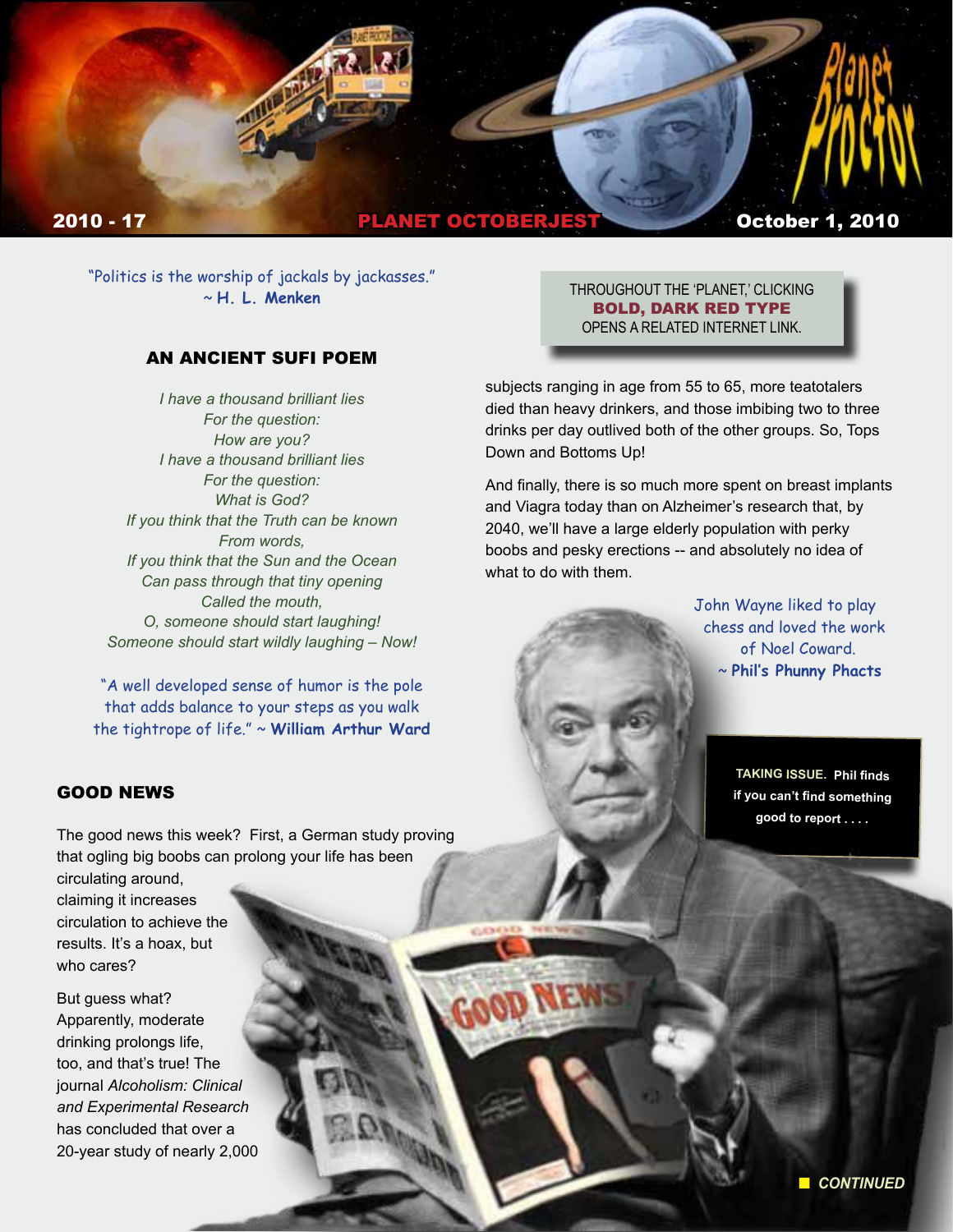

#### FLASH!

Tony Curtis ended a long run at 85 when a heart condition made Bernie Schwartz immortal. It was just this past April that I was reunited with my Lobsterman from Mars co-star as the Hollywood Chamber of Congress honored him at a banquet in the Blossom Room at the Roosevelt Hotel. Anyone who knew him or worked with him will remember Tony as a gracious, humble artist and we all thank God his work lives on...

> "Don't hurt nobody and don't eat no dirt…" ~ **Rev. John McLean**, LACRS

### GOTCHA!

According to the NY Times, bloviating Republican spokeshole **Rush Limbaugh** fell for a hoax based on an erroneous Wikipedia entry when rhapsodizing over Florida District Court judge **Roger Vinson**, who's partial to a challenge to Obamacare. "Limpballs" (so-called by our Progressive pal, **Thom Hartmann**) asserted that the judge was a longtime hunter and amateur taxidermist, and mounted the heads of three brown bears he killed above the entrance to his courtroom in order to "instill the fear of God into the accused."

"This would not be good news" for supporters of the health care law, he asserted. But, unfortunately, none of that information is true. In reality, the good Judge never shot anything except a water moccasin a few weeks ago at his weekend cabin retreat and has never been a taxidermist.

In fact, as president of the American Camellia Society, he's more likely to pick a shoot of Camellia Reticulata than to pick off or shoot an Ursus Arctos.

"I've never killed a bear, and I'm not Davy Crockett," affirmed the Judge.

"We want to make Google the third part of your brain." ~ Co-founder **Sergey Brin**

### I SEE YOU ARE A SAILOR…

A beautiful young woman was so depressed that she decided to end her life by throwing herself into the ocean. But just before she stepped off the dock, a handsome young man stopped her. "You have so much to live for," said the man. "Look, I'm a sailor, and we're off to Europe tomorrow, and I can stow you away on my ship. I'll take care of you, bring you food every day, and keep you happy."

With nothing to lose, combined with the fact that she had always wanted to go to Europe, the woman accepted. That night the sailor brought her aboard and hid her in a lifeboat. From then on, every night he would bring her three sandwiches and make love to her until dawn.

Three weeks later, she was discovered by the captain during a routine inspection. "What are you doing here?" he asked.

"I have an arrangement with one of the sailors," she replied. "He brings food and I get a free trip to Europe."

"I see," the captain says. n *CONTINUED*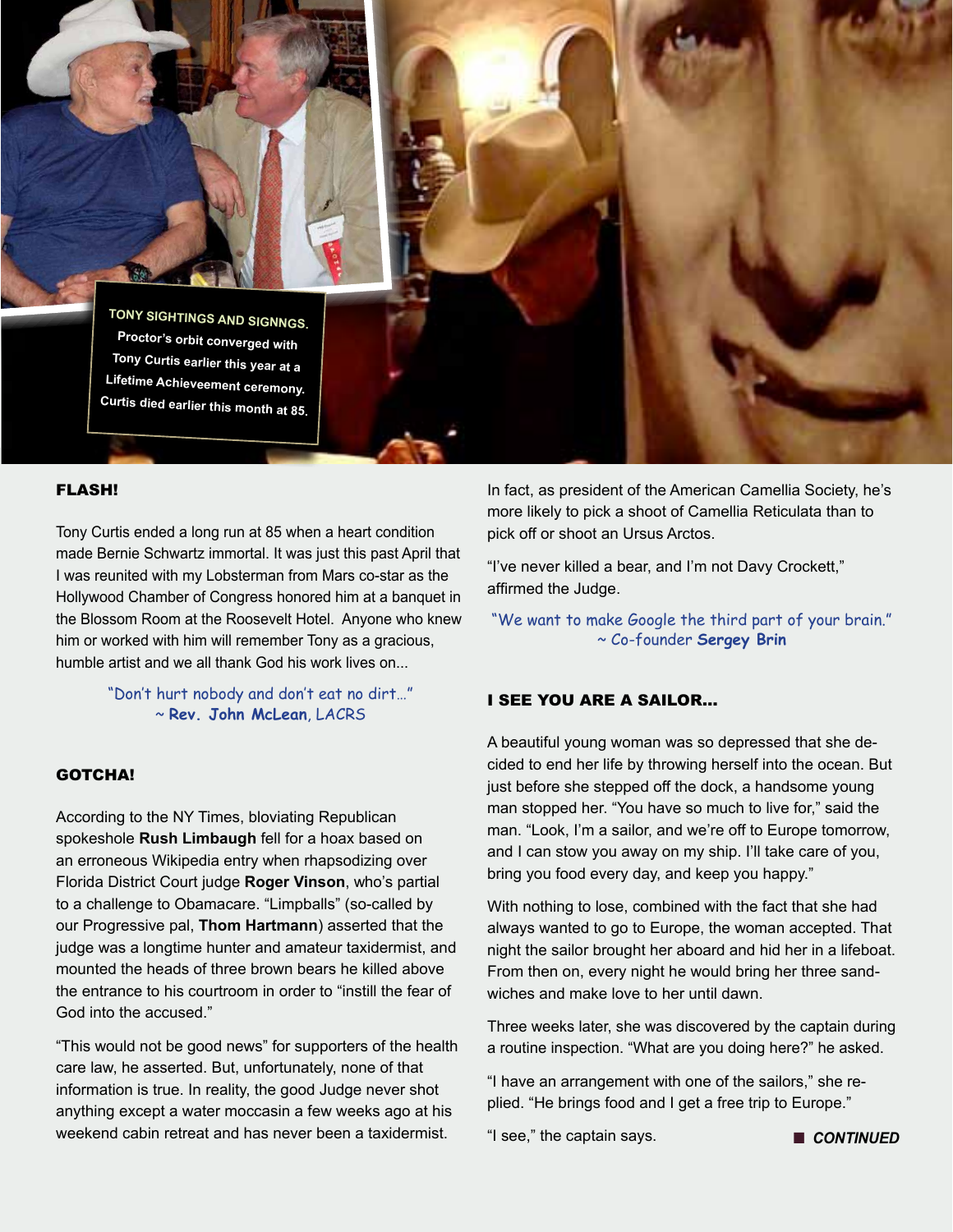

"Plus," she adds, "He's having his way with me."

"He certainly is," replied the captain. "This is the Staten Island Ferry."

"Modern life is trouble-shooting and problem solving. It's not sexy, but it's true." ~ **Phil Proctor**

# IT'S THE HAPS

This Saturday is the annual Antaeus Gala at the fabulous Hancock Park estate of the Gindlers, the new head of our Board of Directors and his wife. I'll be singing "Brush Up Your Shakespeare" with John Apicella and Peter Van Norden and appearing as Friar Laurence in a send-up of *Romeo and Juliet*. We're hoping to raise \$100K for our wonderful classical theatre ensemble, so we're bringing our checkbook.

Melinda and I also just returned from a great writing retreat at Phil and Oona Austin's magical Fox Island compound where the four or five crazy guys pounded out the final draft of our new touring show based on *I Think We're All Bozos on the Bus*. You can see us trot out the new show on October 8 at the Marin Center in San Rafael and at the

gorgeous Golden State Theatre in Monterey the next day. Then, October 21-23 we'll be at the Barnsdall Gallery Theatre in Hollywood. Get aboard **HERE**.

> "As I was creating art, art was creating me." ~ **Zheng Ziyan**

## JUST THE FACTS, M'AM

A recent joint study conducted by the Department of Motor Vehicles and the League of Concerned Scientists indicates that 23 percent of all traffic accidents are alcohol-related and not "joint" related.

The sobering report concluded that the remaining 77 percent are caused by assholes who just drink coffee, soft drinks, juices, yogurts, and other crap like that. So beware of those who do not drink alcohol. They cause three times as many accidents. I'll drink to that!

"Facts are stupid things." ~ **Ronald Reagan**

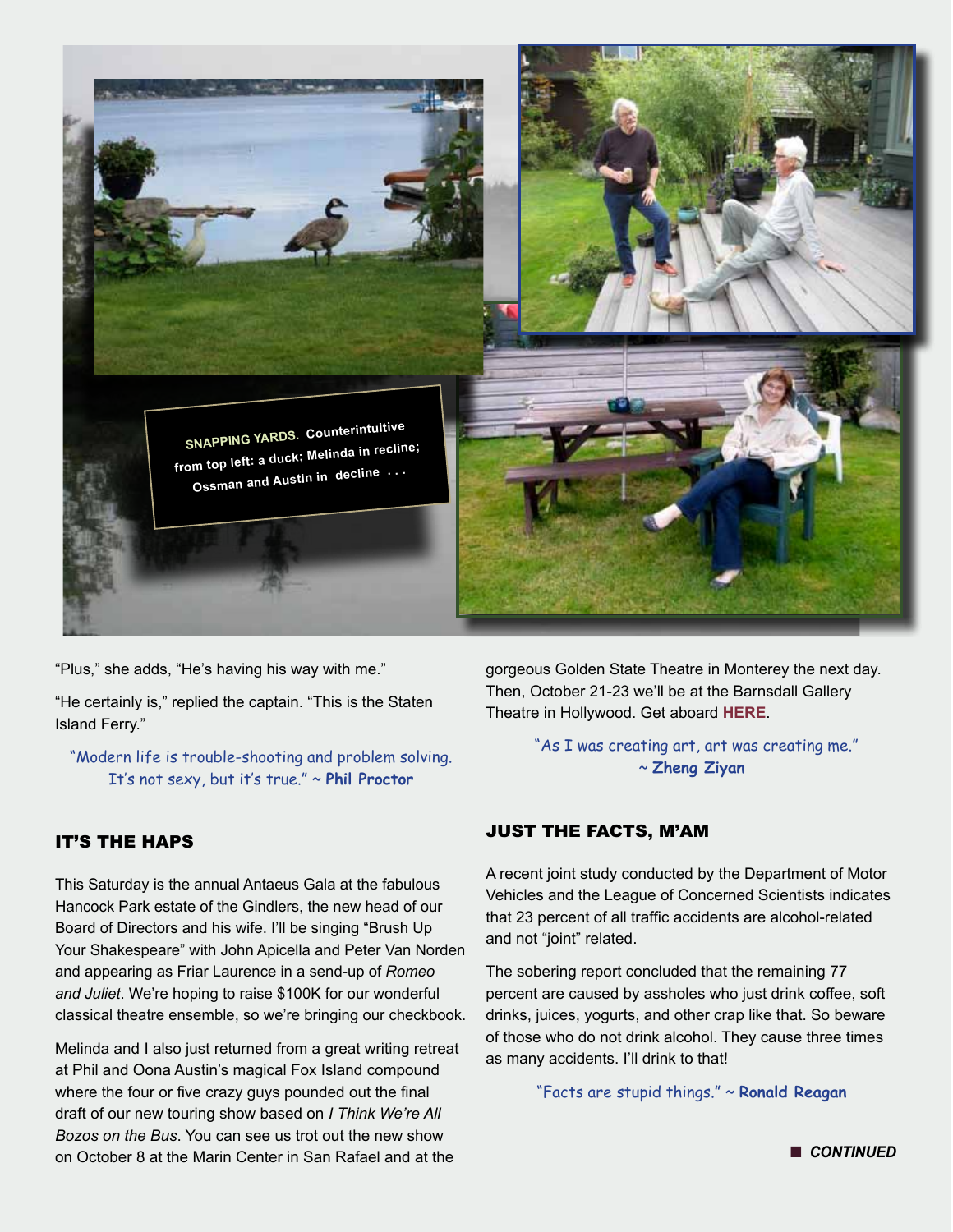## I'LL RAISE YOU ONE

A man and his ever-nagging wife went on vacation to Jerusalem and while there, the wife passed away. "You can have her shipped home for \$5,000," the undertaker told the husband. "Or you can bury her here, in the Holy Land, for \$150." The man thought about it and told him he would have her shipped home.

"Why would you spend \$5,000 to ship your wife home," the undertaker asked, "when it would be wonderful to be buried here for only \$150?"

The man replied, "Long ago a man died here, was buried here, and three days later he rose from the dead. I just can't take that chance."

 "You cannot preach the Bible if you cannot preach God's hate." ~ Homophobic, anti-American Baptist Minister **Fred Phelps**

## DON'T ASK – DON'T FORETELL

*The Moscow Times* reported that a man was sentenced to 25 years in prison for assaulting a Gypsy fortuneteller who had predicted that he would soon be jailed. The female ball-gazer told **Gennady Osipovich** that she saw a state-owned house (a Russian euphemism for jail) in his immediate future, which set him off on deadly rampage.

Although the woman managed to escape the ensuing assault, Osipovich managed to stab two innocent bystanders to death before being subdued. So if you ever ask a gypsy to take a stab at your future, **don't go armed**…

**THE LONG RUN. Dana Wynter an<sup>d</sup> Kevin McCarthy in 1956's 'Invasion of the Body Snatchers.' McCarthy died September 11 at age 96.** 

"Stop and listen to me! They're not human! Can't you see? Everyone! They're here already. You're next!"~ **Kevin McCarthy** in 'Invasion of the Body Snatchers,' from the story by Jack Finney

## **SNATCHED**

I met **Kevin McCarthy**, who just passed on at 96, several years ago, when he was an invited guest at a world premiere presentation in Hollywood of a proposed musical version of *Invasion* titled, natch, *Snatched*. He was very gracious and exuberant and dismissed suggestions that the film was an allegory about communist infiltration or even an indictment of McCarthyistic jingoism.

"There was no assignment of political points of view when we were making the film," he's quoted as saying in the *LA Times obit*. "I thought," he continued "it was really about

> the onset of a kind of life where the corporate people are trying to tell you how to live, what to do, how to behave. And you become puppets to these merchants that are somehow turning individuals into victims."

Guess nobody got the message, eh?

"No computer has ever been designed that is ever aware of what it's doing; but, most of the time, we aren't either." ~ **Marvin Minsky**

## MOSQUE WE FIGHT?

"The curious double and triple standards of folks against a mosque and community center being built near Ground Zero in New York City has degenerated into a stunningly silly mediadriven 'problem.' I think it should be the goal of every American to be tolerant," suggests Planeteer **Drew Daniels**.

"The mosque/community center project should be allowed in an effort to promote tolerance. In fact, the area around the mosque should be given a makeover and gentrification to elevate the 'tone' of the entire neighborhood and so to maximize the

**n** CONTINUED